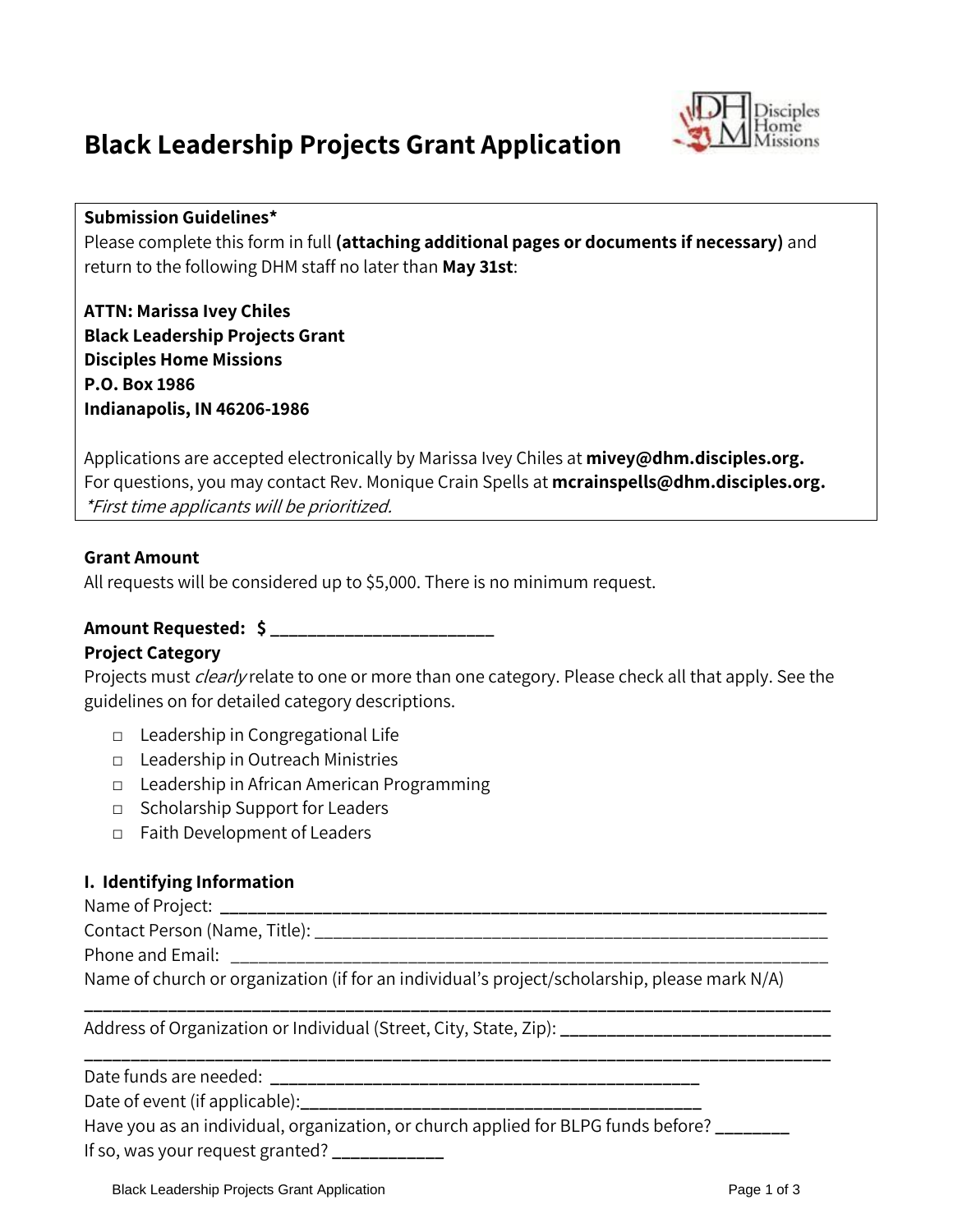## **II. Purpose of Project**

Why do you see a need for the creation of this project? What result do you expect if your project is successful? What is your overall goal?

## **III. Target Audience**

What is the primary population or group you hope to reach?

#### **IV. Leadership**

How will your project promote the development of African American leadership?

## **V. Procedure for Implementing Project**

How, specifically, will you implement your project to meet your stated purpose/goal? Describe the steps and actions needed, including a timeline.

# **VI. Staff Person Responsible**

Each grant applicant must choose a Disciples Home Missions staff member to serve as a sponsor. **Contact a staff sponsor prior to applying for this grant.\***

## **Eligible Staff Sponsors**

**Rev. Dr. R. Wayne Calhoun, Sr.,** Director of Congregational Transformation and Evangelism **Email[: rcalhoun@dhm.disciples.org](mailto:rcalhoun@dhm.disciples.org)**

**Rev. Monique Crain Spells,** Director of Christian Education/ Faith Formation

## **Email[: mcrainspells@dhm.disciples.org](mailto:mcrainspells@dhm.disciples.org)**

**Rev. Angele Saunders Johnson,** Executive Director of Disciples Women

# **Email: [ajohnson@dhm.disciples.org](mailto:ajohnson@dhm.disciples.org)**

**Rev. Yvonne Gilmore,** Interim Administrative Secretary of the National Convocation

## **Email: [ygilmore@disciples.org](mailto:ygilmore@disciples.org)**

\*Please contact Monique Crain Spells if you have questions about choosing a sponsor.